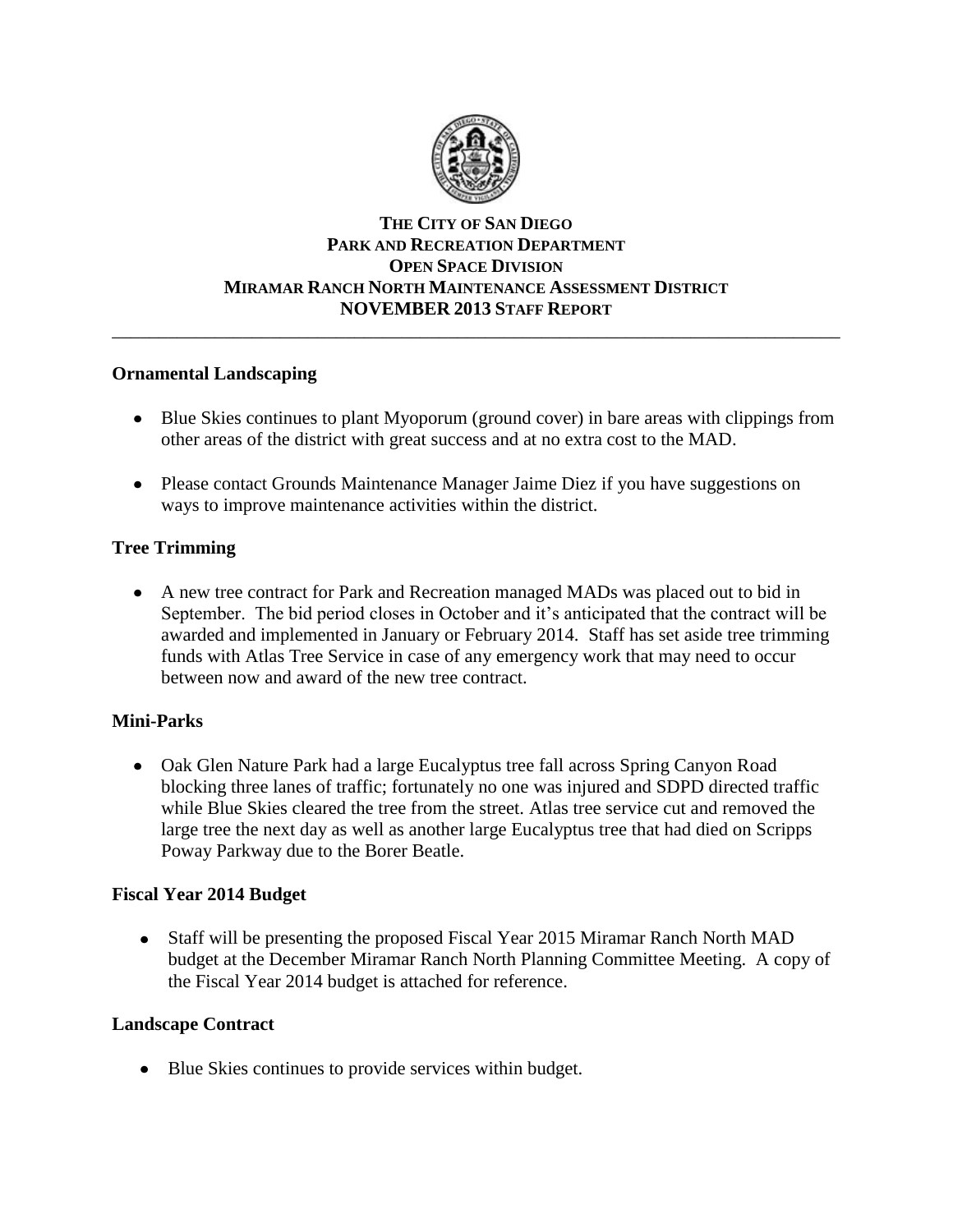## **Attachments**

Fiscal Year 2014 Budget

Respectfully submitted,

Jaime Diez Grounds Maintenance Manager (619) 685-1306 [jdiez@sandiego.gov](mailto:jdiez@sandiego.gov)

## cc: Casey Smith, District Manager, Open Space Division